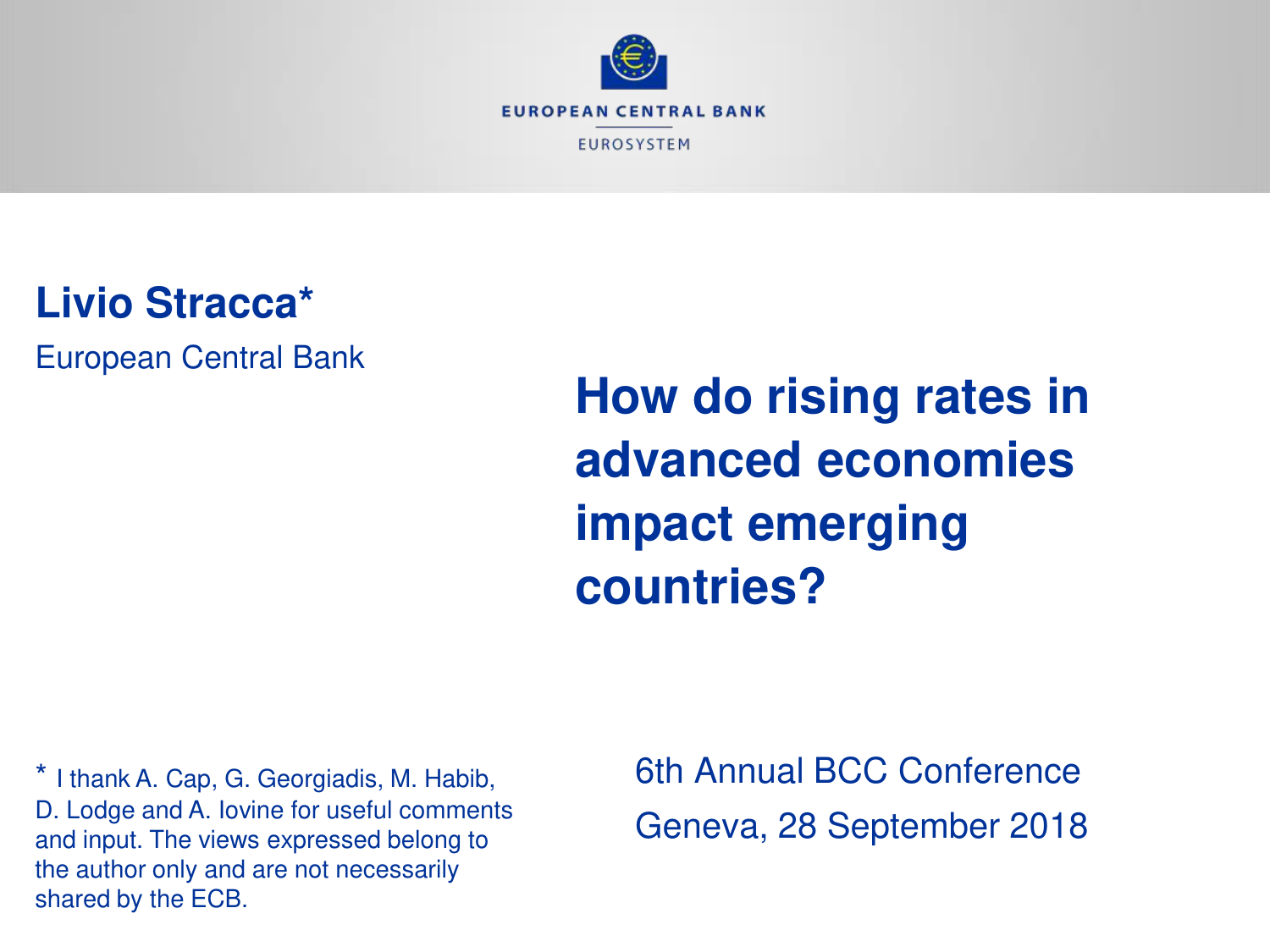- I will assume a *demand-driven* increase in ADV interest rates. Surely this should be good for EME?
- Well, maybe not
	- Interest rate correlation (due to fear of floating)
		- Or directly through EME corporates issuing foreign currency debt
	- Tightening of financial conditions (over and above short term risk free rates), maybe through a global financial cycle
- There is no consensus on either channel, rather a lot of open questions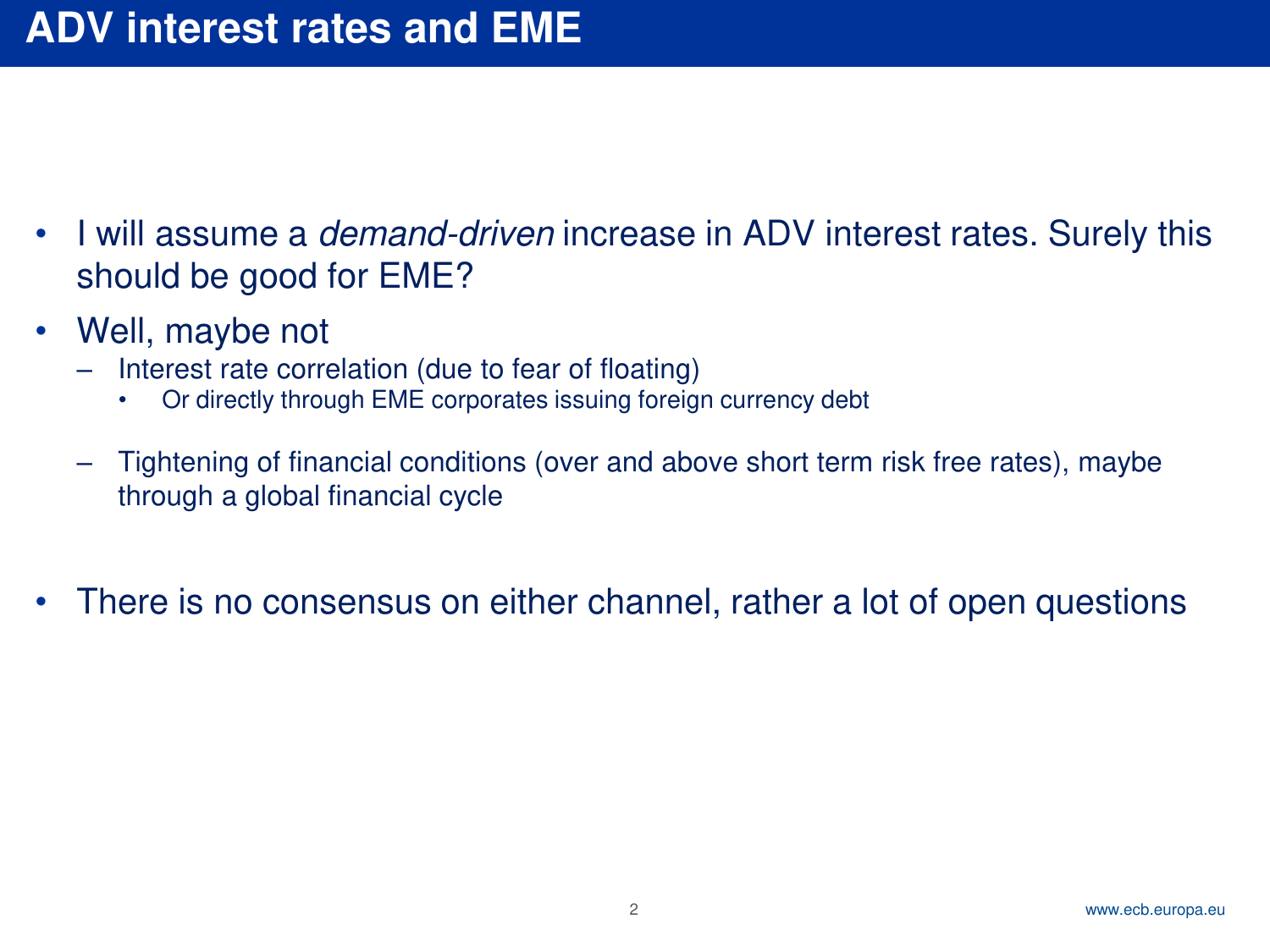## The interest rate correlation: no smoking gun

- Few hard pegs among the major EME, but fear of floating likely important
	- FX pass-through (Hausmann et al. 2000)
	- Net foreign currency debt (Georgiadis and Zhu, 2018)
- Fierce debate on dilemma vs. trilemma: reduced form evidence **inconclusive**
- -5 0 5 10 15 20 25 30 2000 2002 2004 2006 2008 2010 2012 2014 2016 2018 **US** policy rate  $\blacksquare$  EM policy rates - high fx volatility  $\blacksquare$  EM policy rates - low fx volatility

Note: US policy rate is shown as the Federal Funds rate extended using the Wu-Xia shadow rate in the period between 2009-2015. The emerging market economies policy rate is constructed as a simple weighted average. Policy rates above 100% were excluded from the average. Not all countries are available throughout the sample. Fixed composition exchange market volatility-based classification is constructed based on the LCU/USD exchange rate in the 2000-2018 period by splitting the country sample in two groups of the same size.

Country sample: Brazil, Chile, China, Colombia, Indonesia, Israel, South Korea, Mexico, Peru, Philippines, Russia, South Africa, Thailand and Turkey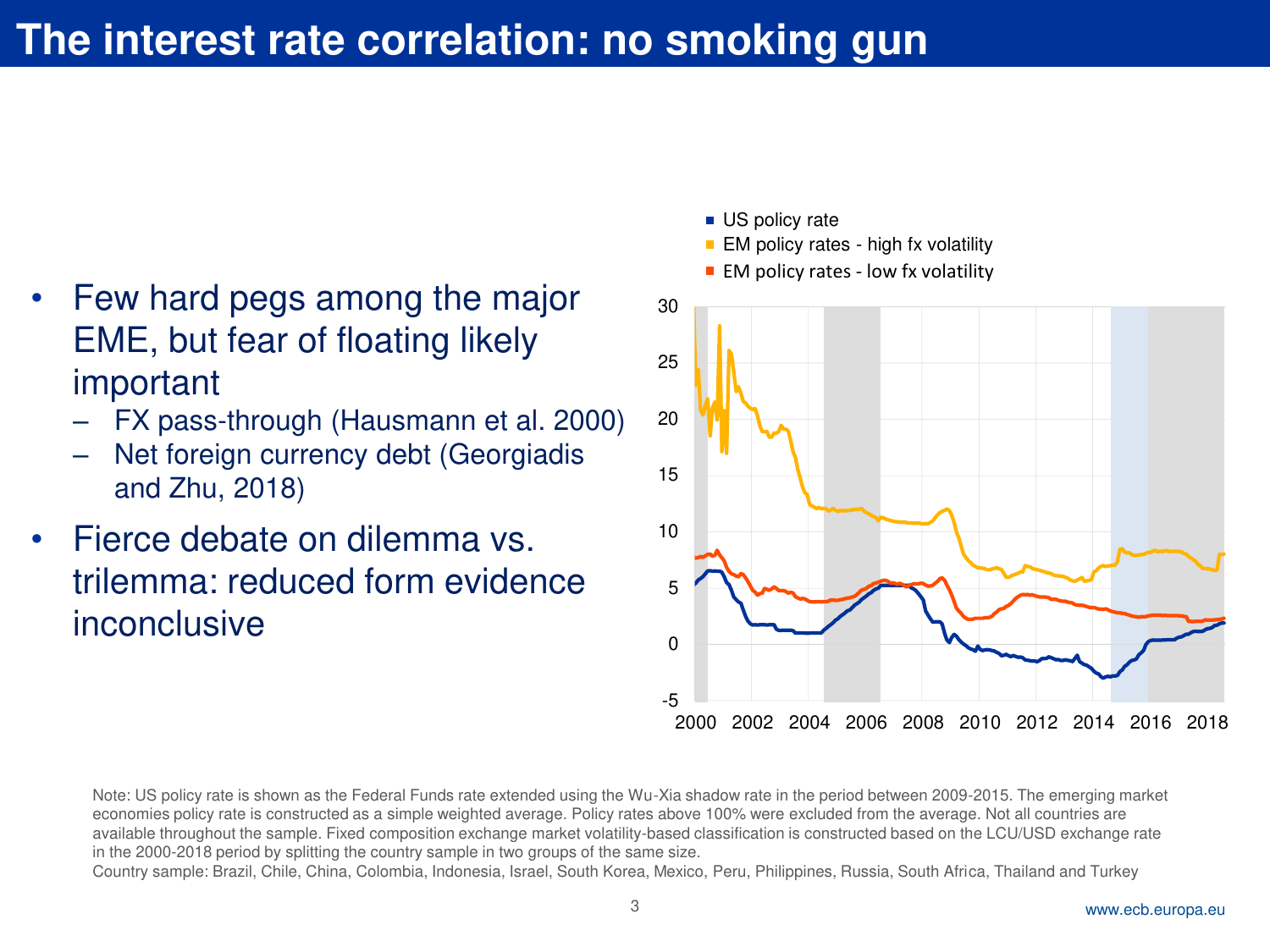## **EME have issued large amounts of USD corporate debt**

#### Share of foreign currency debt in total non-financial corporate debt

*(share in 2009 and share in 2017)* 



*Sources: IIF.* 

*Notes: highlighted in red are countries with current account deficits.*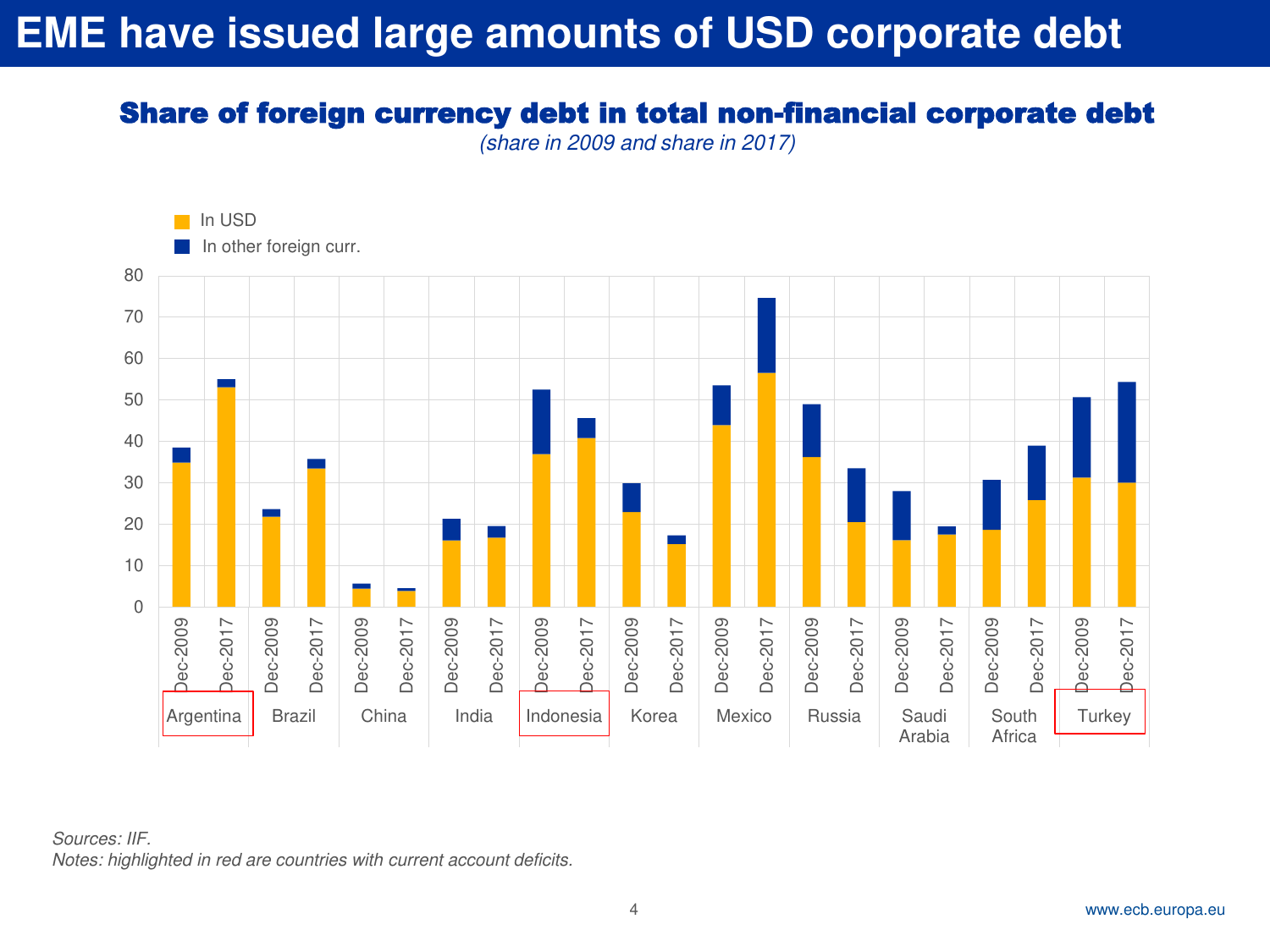- Emphasis on capital flows to emerging markets also in the policy debate (e.g., G20)
	- (But there are other potential channels, e.g. though asset prices)
- Two questions:
- Are capital outflows really contractionary?
	- Not in Mundell-Fleming see Krugman (2014): a sudden stop should be expansionary!
	- Effect through the cost of financial intermediation?
	- Bond inflows are contractionary (FX appreciation), non-bond inflows are expansionary? (Blanchard et al. 2018)
	- Capital inflows good in the short term, detrimental in the medium term due to mis-allocation? ("Financial resource curse" literature)
	- Do ADV interest rates drive capital flows?
		- Evidence mixed at best (Powell, 2018)
		- Possibly working through global banks (Brauning and Ivashina 2017)
		- Is it more about US interest rates or the USD?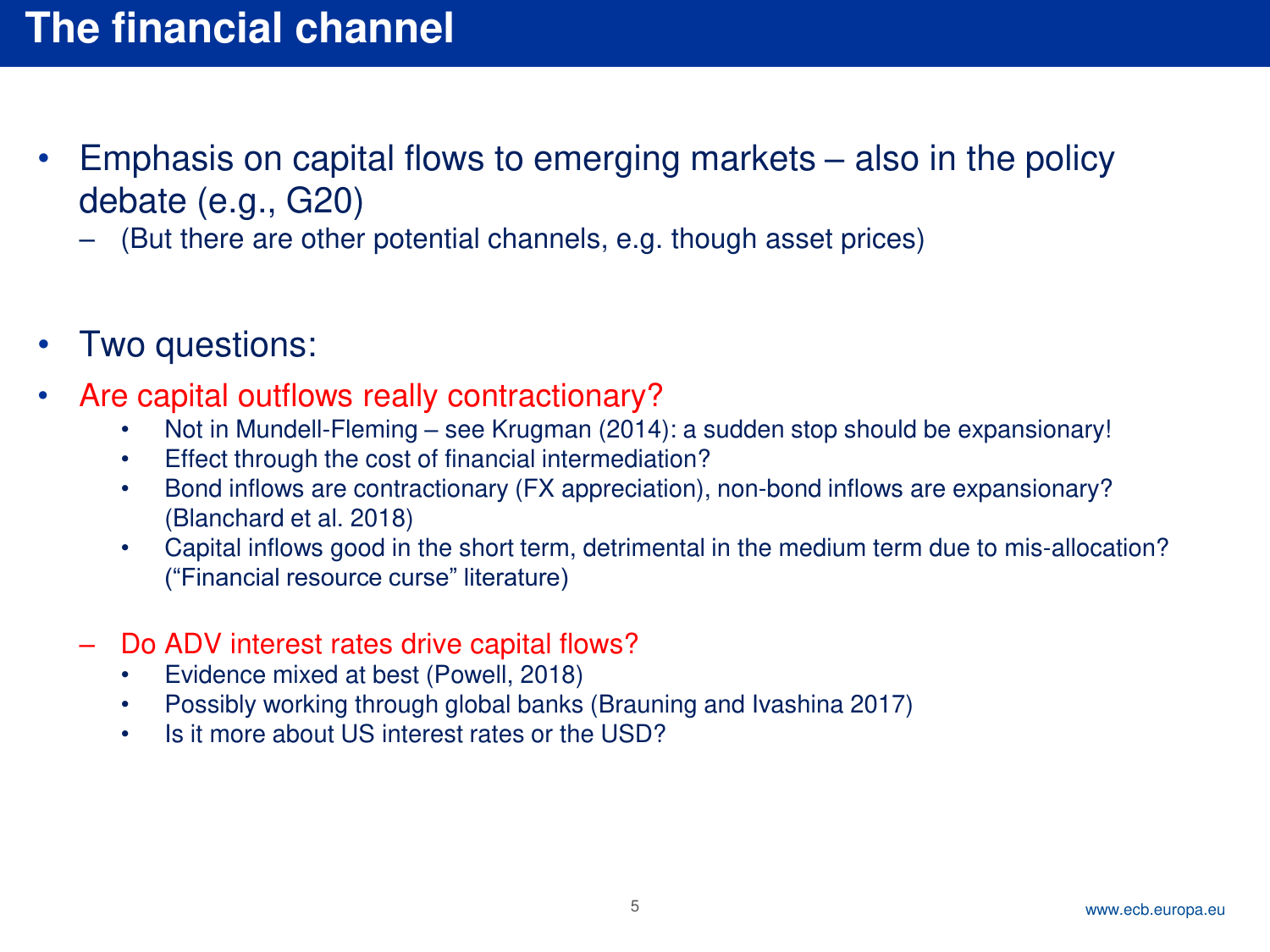- We did some internal work following Jay Powell's speech in Zurich in May 2018: Regress total capital flows to EME as % of EM GDP on US and global variables (USD, US interest rates, VIX, oil prices, global growth…)
- Some interesting findings:
	- Negative relationship with VIX (also excluding global financial crisis)
	- Negative relationship with USD driven by 2008-09 global financial crisis, not visible elsewhere
	- Oil price coefficient unstable, turns positive after the crisis (but one should distinguish between oil/commodity exporters and importers)
	- US interest rates insignificant (but significant for *portfolio* flows)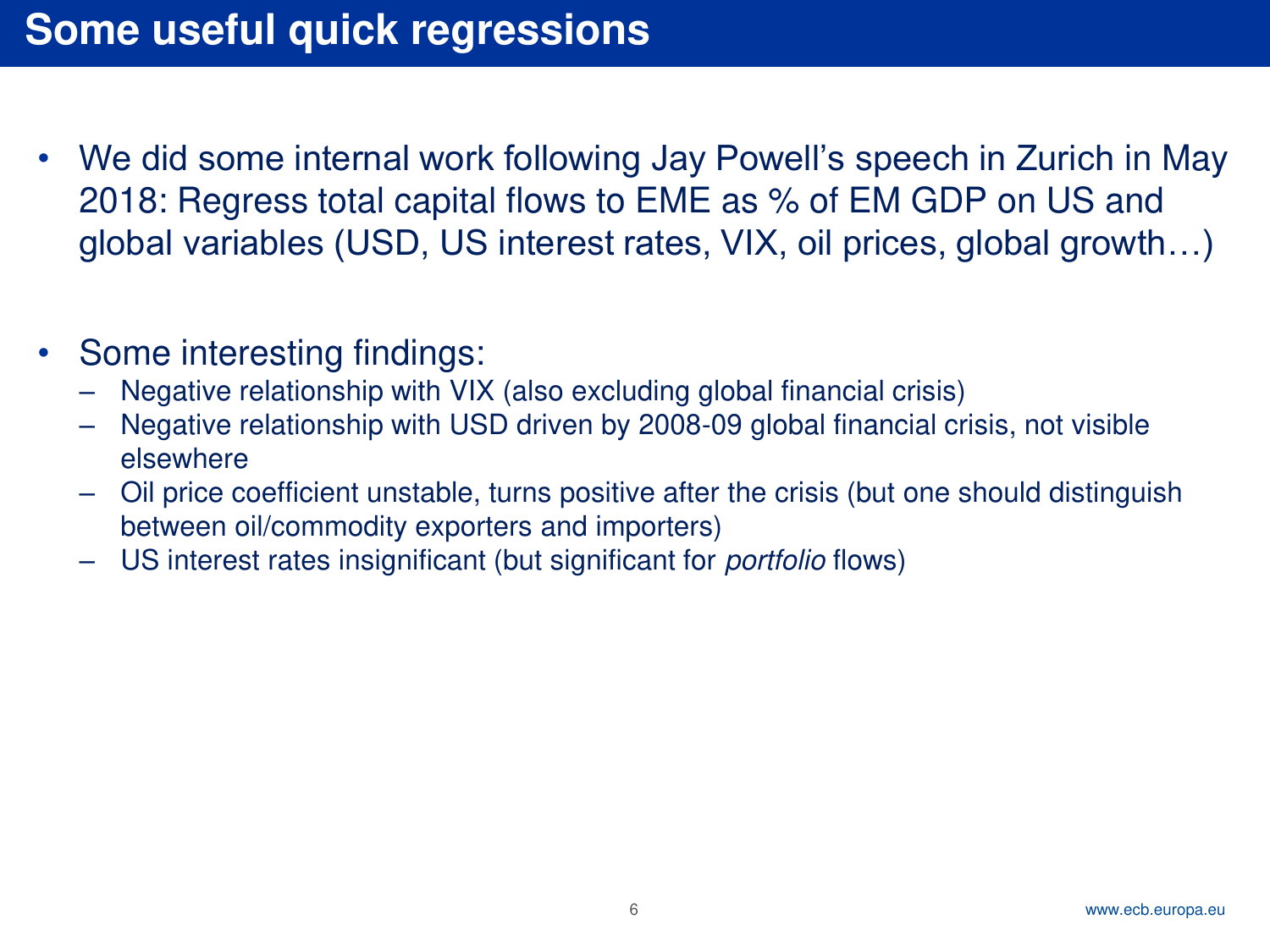# US monetary policy and EMBI spreads: no smoking gun

#### US policy rate and EMBI Global spread

*(monthly data, in basis points (lhs), in percent (rhs))*



*Sources: Haver Analytics and ECB staff calculations.* 

*Note: US policy rate is shown as the Federal Funds rate extended using the Wu-Xia shadow rate in the period between 2009-2015.*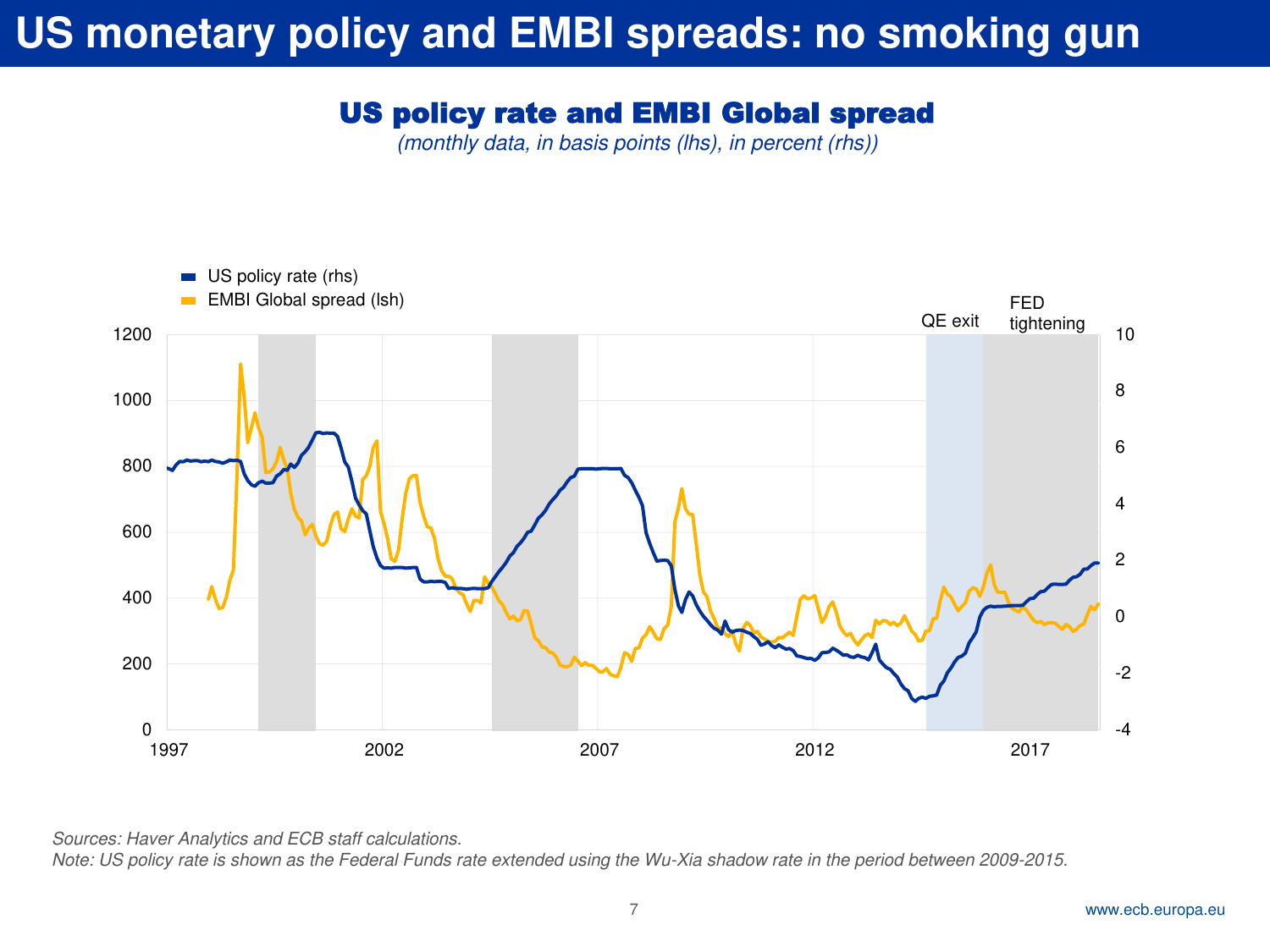### **EME Exchange Market Pressure: no smoking gun either**

#### US policy rate and EMEs Exchange Market Pressure index

*(monthly data, index (lhs), in percent (rhs))*



*Notes: Changes in reserves (-), exchange rates (-) and policy rates (+) are standardized by the 2 year rolling average standard deviation. An increase*  in the index implies depreciation pressure on the currency. The index is constructed as a PPP GDP weighted average of EM countries. Not all countries are available throughout the sample. The series displayed is the 6-month moving average of the index. US policy rate is shown as the *Federal Funds rate extended using the Wu-Xia shadow rate in the period between 2009-2015.*

*Country sample: Brazil, Chile, Czech Republic, Hungary, Indonesia, Malaysia, South Korea, Mexico, Philippines, Poland, Romania, Russia, South Africa, Thailand and Turkey.*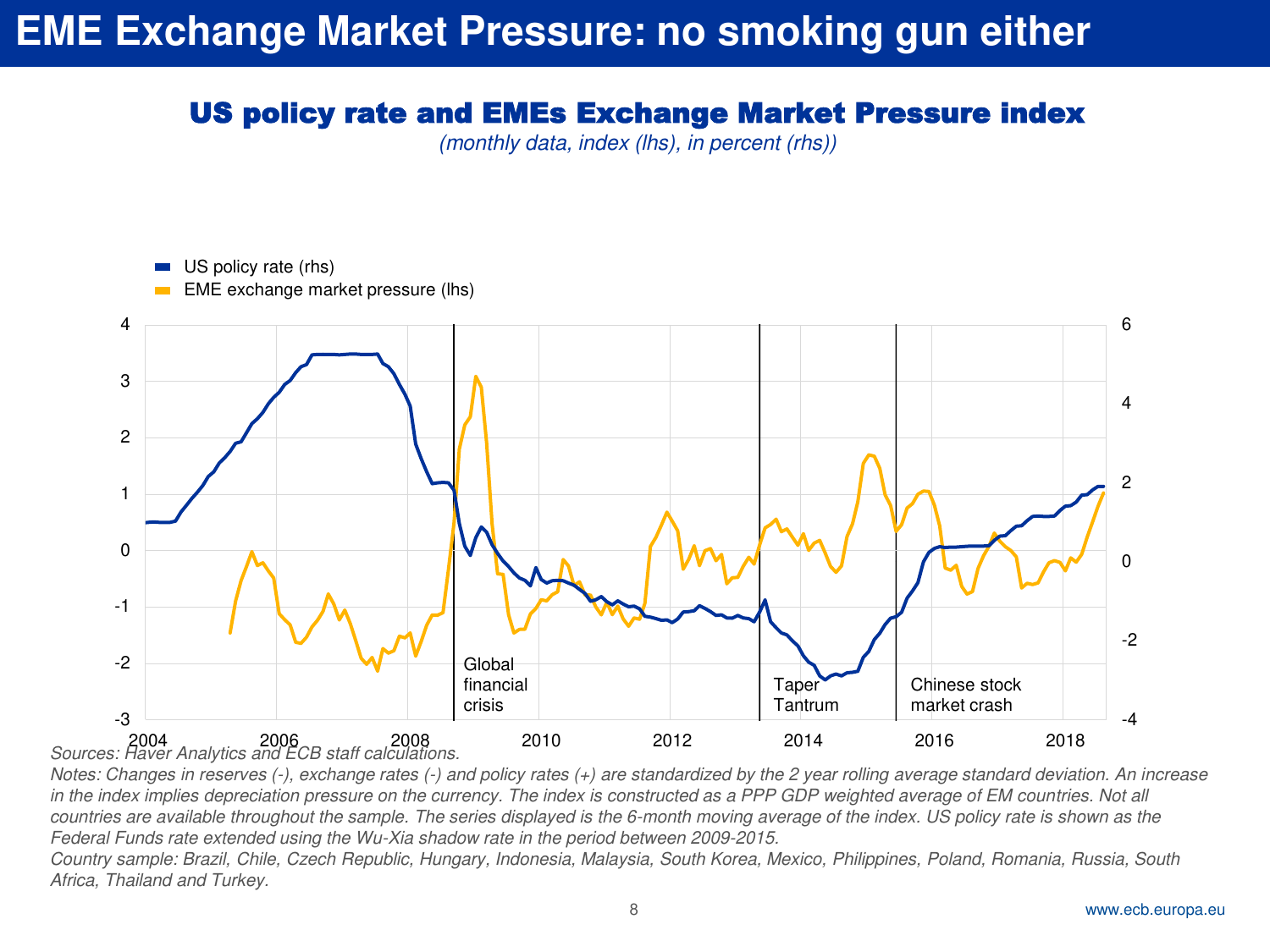## **Fed fund rate loosely correlated with capital flow to EMEs**

#### Emerging markets capital inflows vs US policy rate

*(quarterly data, in % of GDP (lhs), in percent (rhs))*



*Sources: Haver Analytics, IMF Balance of Payments Statistic and ECB staff calculations.* 

*Notes: Capital inflows refer to net purchases of domestic assets by foreign investors. Non-debt flows include equity portfolio investments and other investments. Capital flows in the chart are calculated as the 4-quarters moving average. US policy rate is shown as the Federal Funds rate extended using the Wu-Xia shadow rate in the period between 2009-2015.* 

9 www.ecb.europa.eu *Country sample: Brazil, Chile, Czech Republic, Colombia, Hungary, Indonesia, Malaysia, South Korea, Mexico, Peru, Philippines, Poland, Romania, Russia, South Africa, Thailand and Turkey.*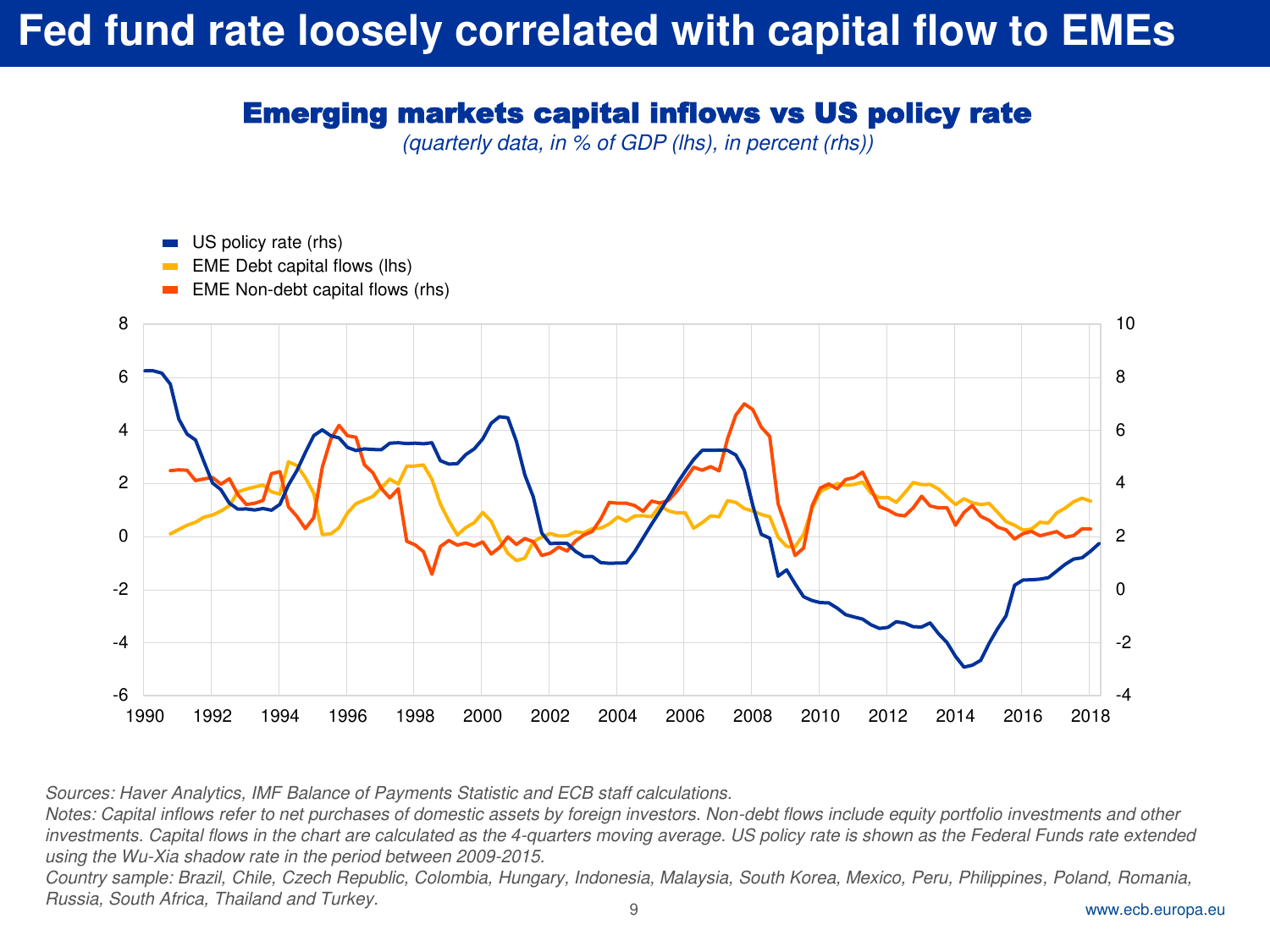### **Higher demand in ADV positive for EME despite interest rates**

#### Impulse response of EME industrial production to US shocks from a BVAR

*(median impulse responses of year-on-year growth in EME industrial production to US shocks)* 



*US shocks identified using a SVAR with sign restrictions are incorporated as exogenous regressors in BVARs for 16 large emerging economies . The BVAR models are estimated separately for each EME with monthly data from 2000-2014 and include a measure of global uncertainty (the VIX) and EME country-specific variables – industrial production, the nominal effective exchange rate, stock prices and 10-year bond yields. Spillovers are evaluated by examining impulse responses to US real and monetary shocks.*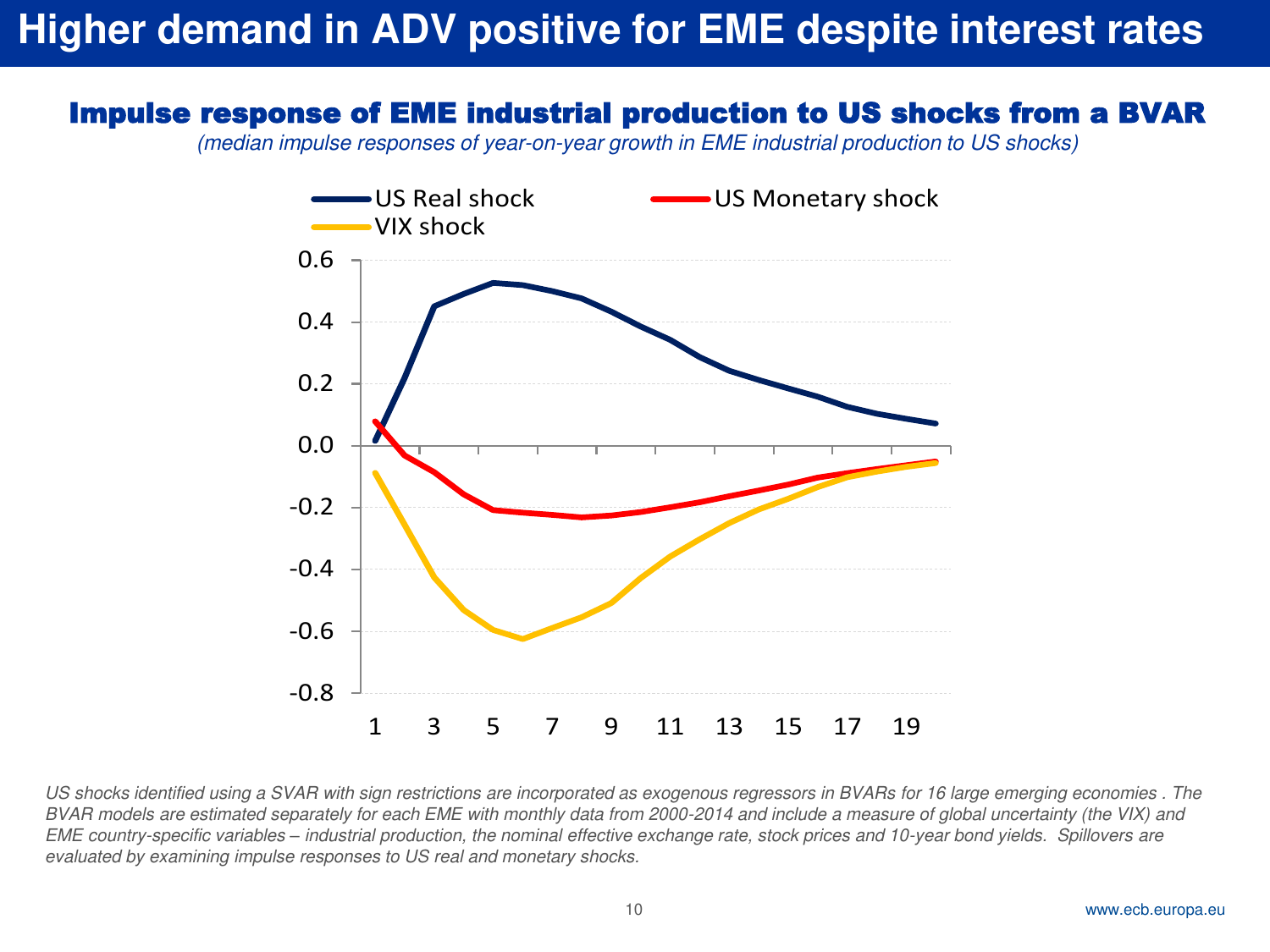#### Emerging markets crises vs US policy rate

*(number of crises (lhs), in percent (rhs))*



*Source: Haver Analytics, Laeven and Valencia (2013) and ECB staff calculations* 

*Notes: the chart shows the number of crises for 20 selected major EMEs based on the methodology of Laeven and Valencia(2013), data are available up to 2017. US policy rate is shown as the Federal Funds rate extended using the Wu-Xia shadow rate in the period between 2009-2015. Country sample: Brazil, Chile, Czech Republic, Colombia, Hungary, Indonesia, Malaysia, South Korea, Mexico, Peru, Philippines, Poland, Romania, Russia, South Africa, Thailand and Turkey.*